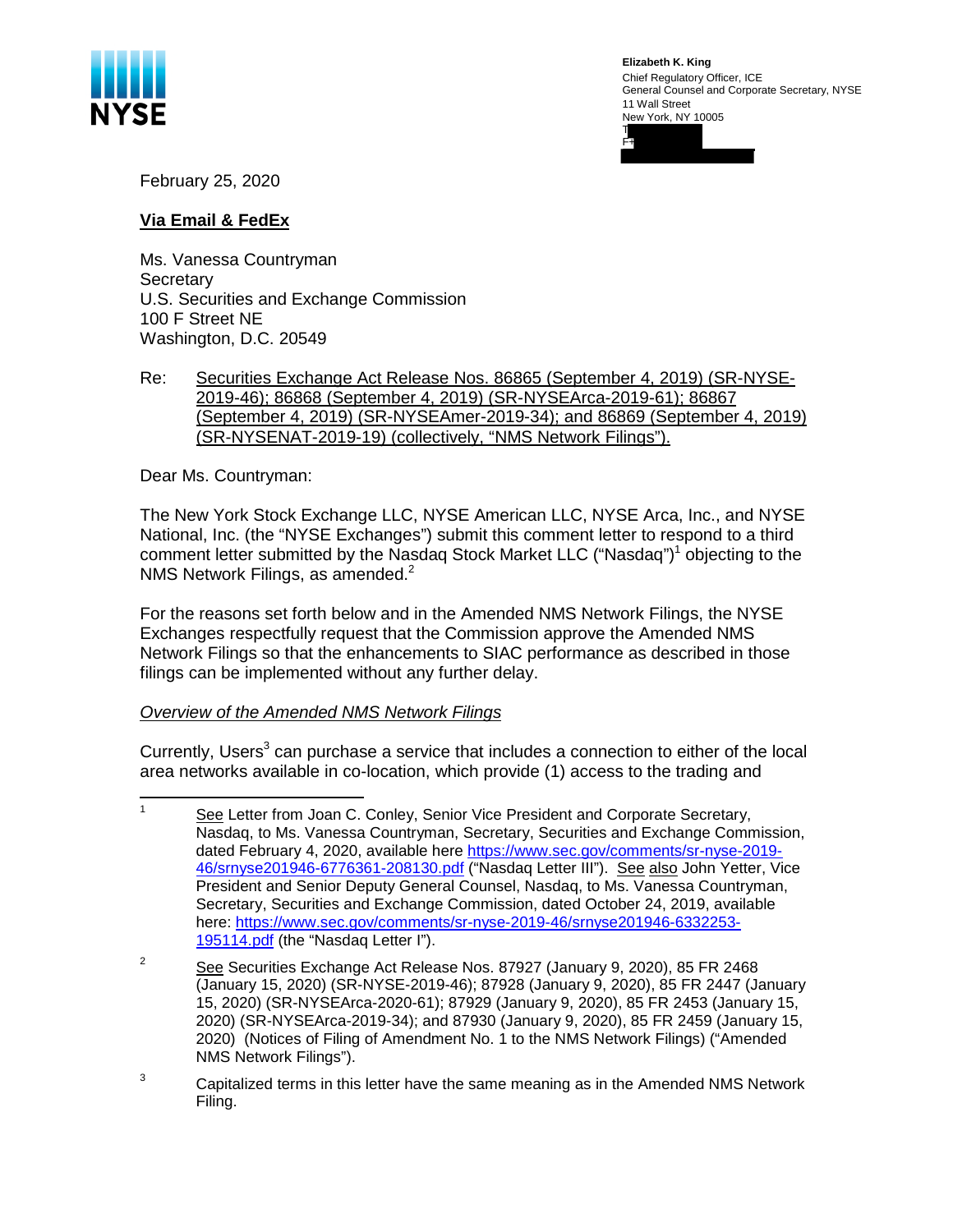Ms. Vanessa Countryman February 25, 2020 Page 2

execution services of the NYSE Exchanges, and (2) connectivity to the market data of those five exchanges. In addition, without any additional charge, Users can connect to the NMS feeds over the same network connections through which they access other services. Currently, all direct SIP data recipients in the Mahwah data center also connect to one or more of the NYSE Exchanges for trading and market data purposes.

The Amended NMS Network Filings do not make any changes to the availability of the local area networks to connect to the NMS feeds or propose any new or changes to current fees for the connectivity to the NMS feeds. All current Users of the local area networks to connect to the NMS feeds may, if they choose, continue to receive NMS feeds in this manner.

With the Amended NMS Network Filings, the only change proposed by the NYSE Exchanges is to *add* the NMS network as part of the services available if a User purchases a 10 Gigabit ("Gb") or 40 Gb connection to one of the two local area networks in the Mahwah data center. The NMS network has been designed to enhance the SIP by providing a dedicated, alternate, low-latency network to connect to the NMS feeds in the Mahwah data center. As noted in the Amended NMS Network Filings, the NYSE Exchanges anticipate that this network would have a one-way reduction in latency to access the NMS feeds of over 140 microseconds as compared to the current connection options.

The proposed rule change therefore proposes to add a service, but does not make any changes to the current services, or add or amend any fees. If approved, a User would have the choice to use either one of the existing local area networks or the new lowlatency NMS network to connect to the NMS feeds, without any fee differences.

## *Summary of the Nasdaq Letter*

Nasdaq's third comment letter argues again that the NYSE Exchanges should separate any fees for connecting to the NMS feeds from the fees to connect to the NYSE Exchanges. Nasdaq argues that the bundled pricing imposes a burden on competition in two ways. First, Nasdaq reiterates that bundling imposes a burden on competition to become a processor for either CTA or OPRA, and specifically points to how the proposal "undeniably continues to impose an anti-competitive burden on Nasdaq's (or any entity's) ability to compete to serve as the OPRA SIP." Second, Nasdaq claims that market participants that desire to "access the CTA and CQ data feed alone" are "forced" to buy a bundle and that, bundling with OPRA has the effect of steering *all* market participants to consume larger bandwidths at higher cost.

## *The NMS Network Filings are Consistent with Section 6(b)(8) of the Exchange Act*

As an initial matter, Nasdaq misconstrues the Amended NMS Network Filings, which do not seek to change any fees. Nasdaq's third comment letter continues to focus on whether the *existing* fees for connectivity to the NMS feeds are a burden on competition. But that issue is not before the Commission.

Rather, the proposal would facilitate enhancements to how SIAC performs its functions as the exclusive SIP for CTA and OPRA by providing Users an alternate, dedicated, lowlatency network to connect to the NMS network. As described above, Users can already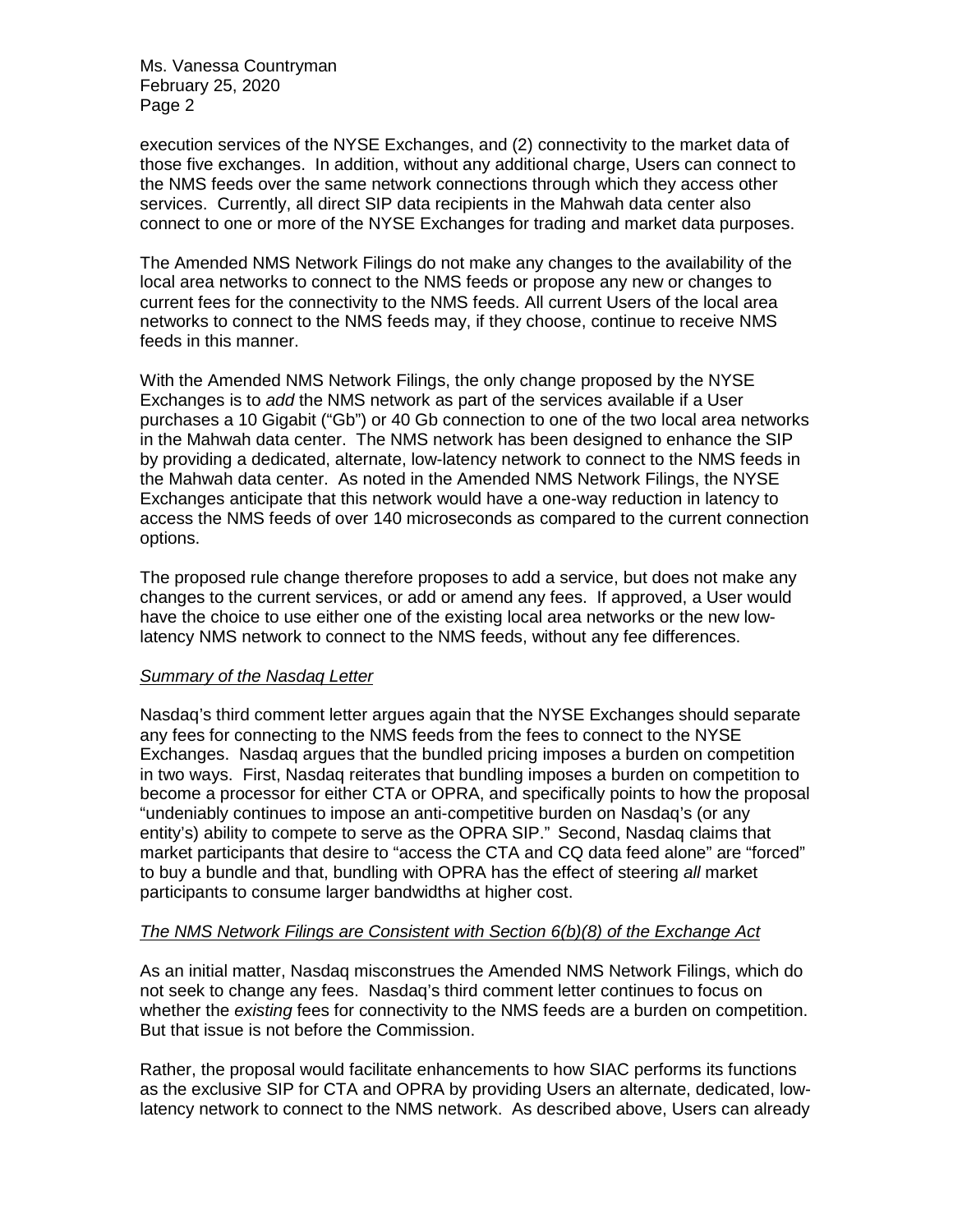Ms. Vanessa Countryman February 25, 2020 Page 3

purchase a connection to a local area network that provides connectivity to both the NYSE Exchanges and the NMS feeds. The Amended NMS Network Filings do not propose any changes to either this type of connectivity to the NMS feeds or the fees for those connections. Instead, the proposal would simply add a service and provide more choice to Users, allowing them to opt to use the low-latency NMS network to connect to the NMS feeds. And, as discussed in detail in NYSE Exchanges' response to the Nasdaq Letter I,<sup>4</sup> the NYSE Exchanges do not believe that the proposal is designed to address any competitive issues contemplated by the Exchange Act.

Taking next Nasdaq's concern that the proposal impacts competition to become a SIP processor, the NYSE Exchanges believe this issue is unrelated and unimpacted by the Amended NMS Network Filings. While the NYSE Exchanges do not agree with Nasdaq's characterization of the competitive landscape, the existing fees for Users to connect to both the NYSE Exchanges and NMS feeds will not change, regardless of whether the Commission approves or disapproves the Amended NMS Network Filings. The proposed change would merely offer Users the choice to use a low-latency network instead of the existing networks for such connectivity.

Further, contrary to Nasdaq's assertions, the bundled pricing for connectivity in the Mahwah data center keeps costs low because all direct SIP data recipients in colocation that have connectivity to the NMS feeds also connect to one or more of the NYSE Exchanges for trading purposes, not just for proprietary market data. Those Users benefit from the pricing structure because they do not currently, and will not if this proposal is approved, need to pay any additional fees for connectivity to the NMS feeds.

Nasdaq's additional claim that such Users are forced to purchase larger bandwidth because of this pricing structure has no basis.<sup>5</sup> There are myriad reasons why a User may purchase a 40 Gb connection to a local area network. For example, a User may be a Hosting User that needs additional bandwidth that it then re-packages and sells to its Hosted Customers. Or, a User may be a trading firm that is seeking low-latency access to the NYSE Exchanges' trading services and a 40 Gb connection optimizes that access. While the OPRA data feed generally requires a 40 Gb connection, as noted above, those Users are also connecting to the NYSE Exchanges.

Importantly, the NMS network has been built and tested and is ready to be implemented. It will provide significant enhancements to SIP performance, which will benefit all investors. In addition, the NYSE Exchanges understand that there are participants of CTA and OPRA that are ready to connect and have been incurring costs waiting for the implementation of the new NMS network.

<sup>&</sup>lt;sup>4</sup> See Letter from Elizabeth K. King, Chief Regulatory Officer, ICE and General Counsel and Corporate Secretary, NYSE, to Ms. Vanessa Countryman, Secretary, U.S. Securities and Exchange Commission, dated November 8, 2019, available here: https://www.sec.gov/comments/sr-nyse-2019-46/srnyse201946-6403525-198419.pdf ("NYSE Response Letter"). NYSE incorporates by reference its responses to the Nasdaq Letter I.

<sup>&</sup>lt;sup>5</sup> If anything, the additional capacity provided by the NMS network connection will reduce demand for 40 Gb connections, and permit some Users to instead consume NYSE Exchanges' data over a 10 Gb connection to a local area network and NMS data over the complementary 10 Gb NMS network connection.